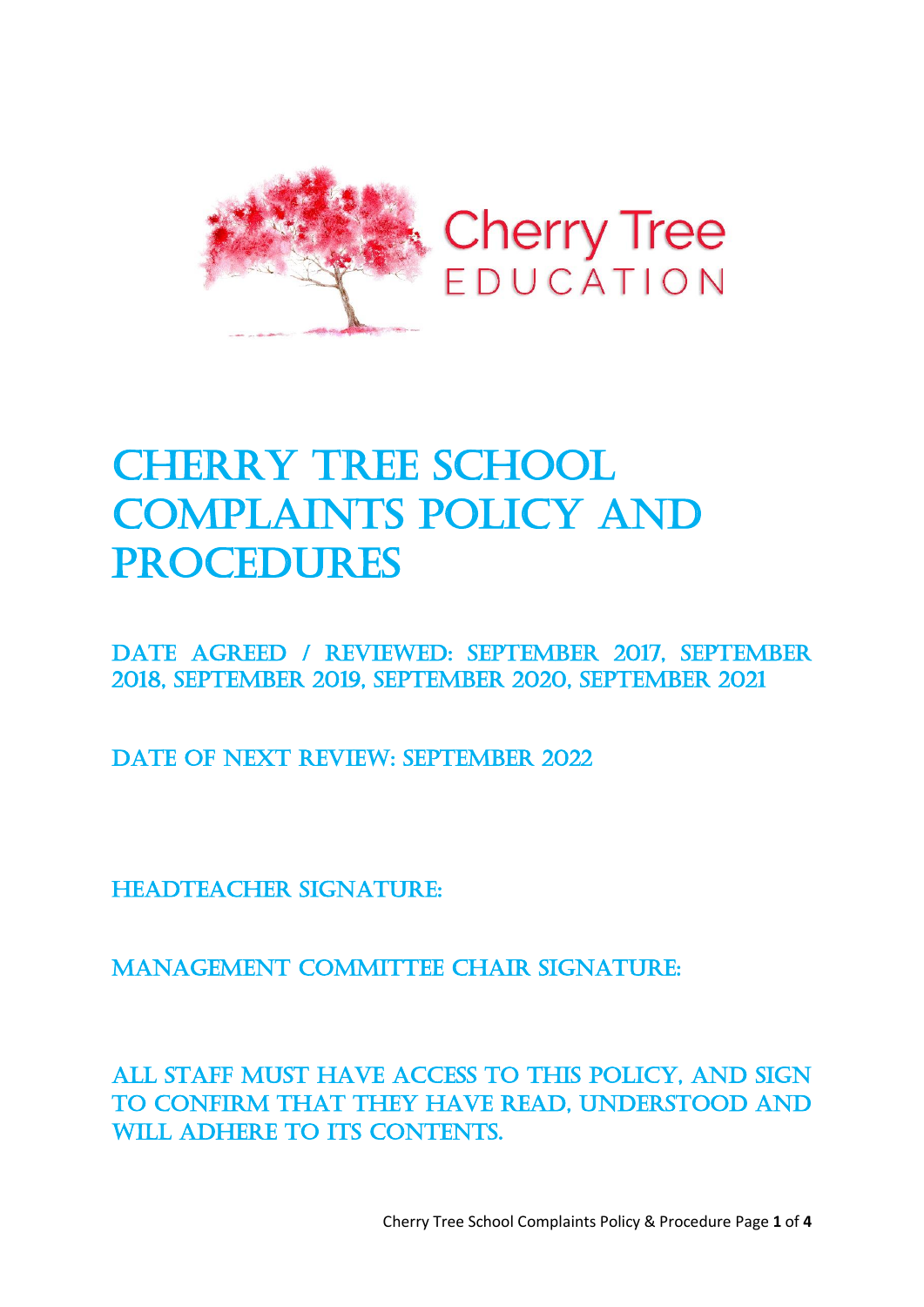## **Cherry Tree Complaints Policy and Procedures**

#### **Introduction**

This Complaints Policy applies to a complaint or complaints against a school that a pupil or a parent / carer of a pupil has sustained injustice in consequence of an act or omission of the Management Committee of the school or an exercise of, or failure to exercise a prescribed function of the Headteacher of the school.

The school and management Committee aim to deal with all complaints openly, fairly, promptly and without prejudice.

This policy will work alongside the Department for Education 'Best Practice Advice for School Complaints Procedures' 2016.

#### **Complaints (Parents and Pupils)**

**(The following procedure will be followed for any complaints made regarding any of Cherry Tree policies including the Child Protection and Safeguarding Policy and Procedures)**

#### **Roles and Responsibilities**

The relevant class teacher should attempt to resolve all complaints by parents / carers or pupils involving the education and well-being of pupils in school. If the relevant class teacher is unable to resolve the complaint, it will pass to the School Operations Manager. If the complaint is about a member of school staff, this should be dealt with by the Headteacher and will be dealt with within 10 working days. If the Headteacher is unable to resolve the matter, or the complaint is about the Headteacher, or the parent is not satisfied with the response to the complaint made there will be provision for a hearing before a panel appointed by the proprietor and consisting of at least three people who were no directly involved in the matters detailed in the complaint. One of these people will be the Management Committee Chair. One member of this panel will be independent of the management and running of the school. The parent will be allowed to attend and to be accompanied at a panel hearing if they wish. The panel will make findings and recommendations and a copy of this will be provided to the complainant and, where relevant, the person complained about. The complaint findings and recommendations will be completed within 28 working days and will be available on the school premises by the proprietor and the Headteacher. A written record will be kept of all complaints and whether they are resolved following a formal procedure or proceed to panel hearing and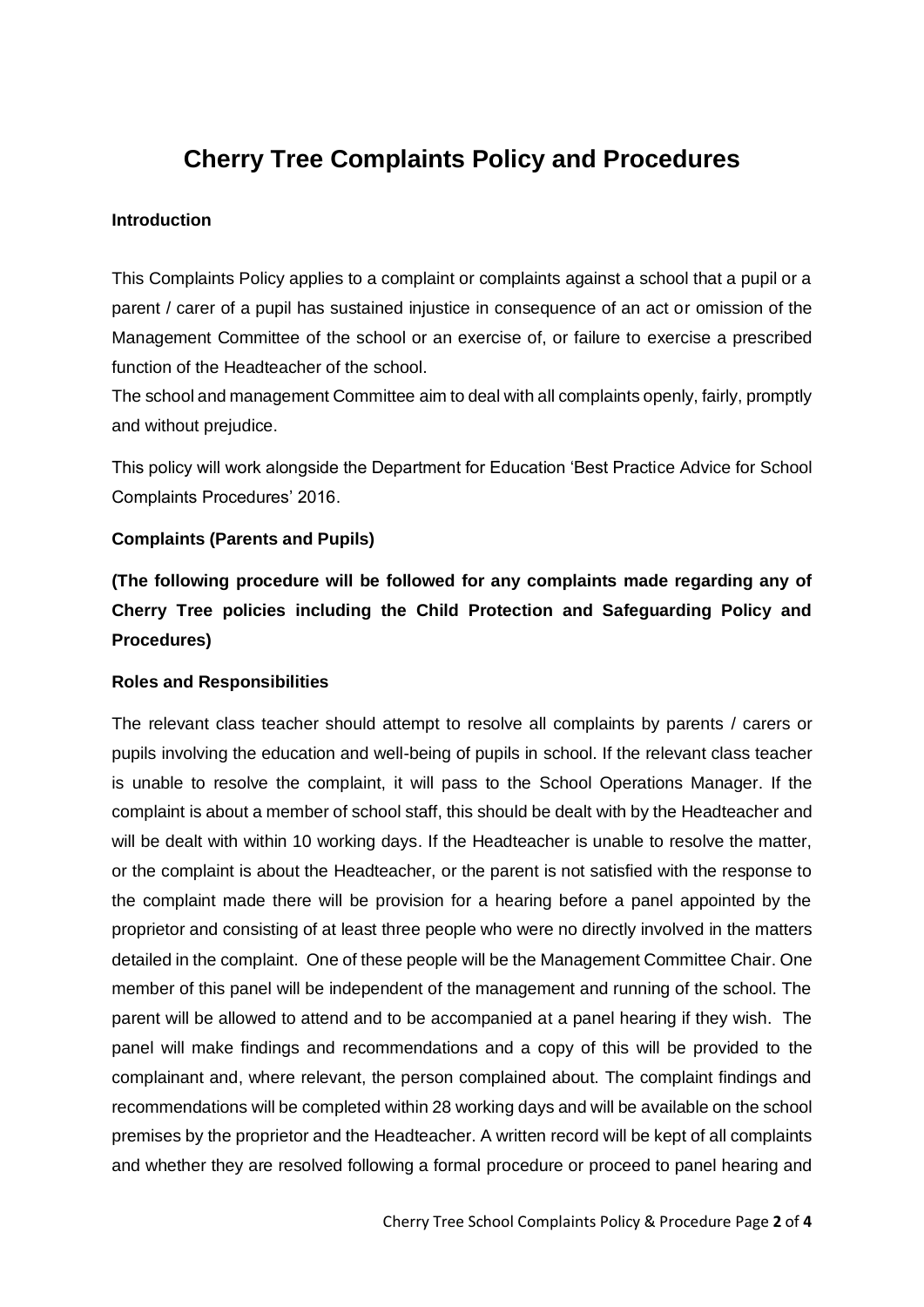the action taken by the school as a result of the complaint, regardless of whether they are upheld. All correspondence, statements and records relating to the complaint will be kept confidential except where the Secretary of State or a body conducting an inspection under Section 109 of the 2008 Act requests access to them.

All complaints, including complaints about the Child Protection and safeguarding or any other Policy will be managed in a timely manner as stated above and directed by the Department for Education 'Best Practice Advice for School Complaints Procedures' 2016.

#### **Complaints (General; Other than Parents or Pupils)**

**Roles and responsibilities:** The School Operations Manager should deal with all complaints not covered by the Complaints Policy (Parents and Pupils). If the School Operations Manager is unable to resolve the complaint, it will pass to the Headteacher. If the Headteacher is unable to resolve the complaint it will pass to the Management Committee Chair. The final stage in the process is for the Management Committee to investigate the complaint. The Management Committee Chair will deal with complaints about the Headteacher. There is a visible complaints procedure on the wall in each classroom and available on request.

### **This policy will be reviewed annually by the Headteacher and or the Management Committee**